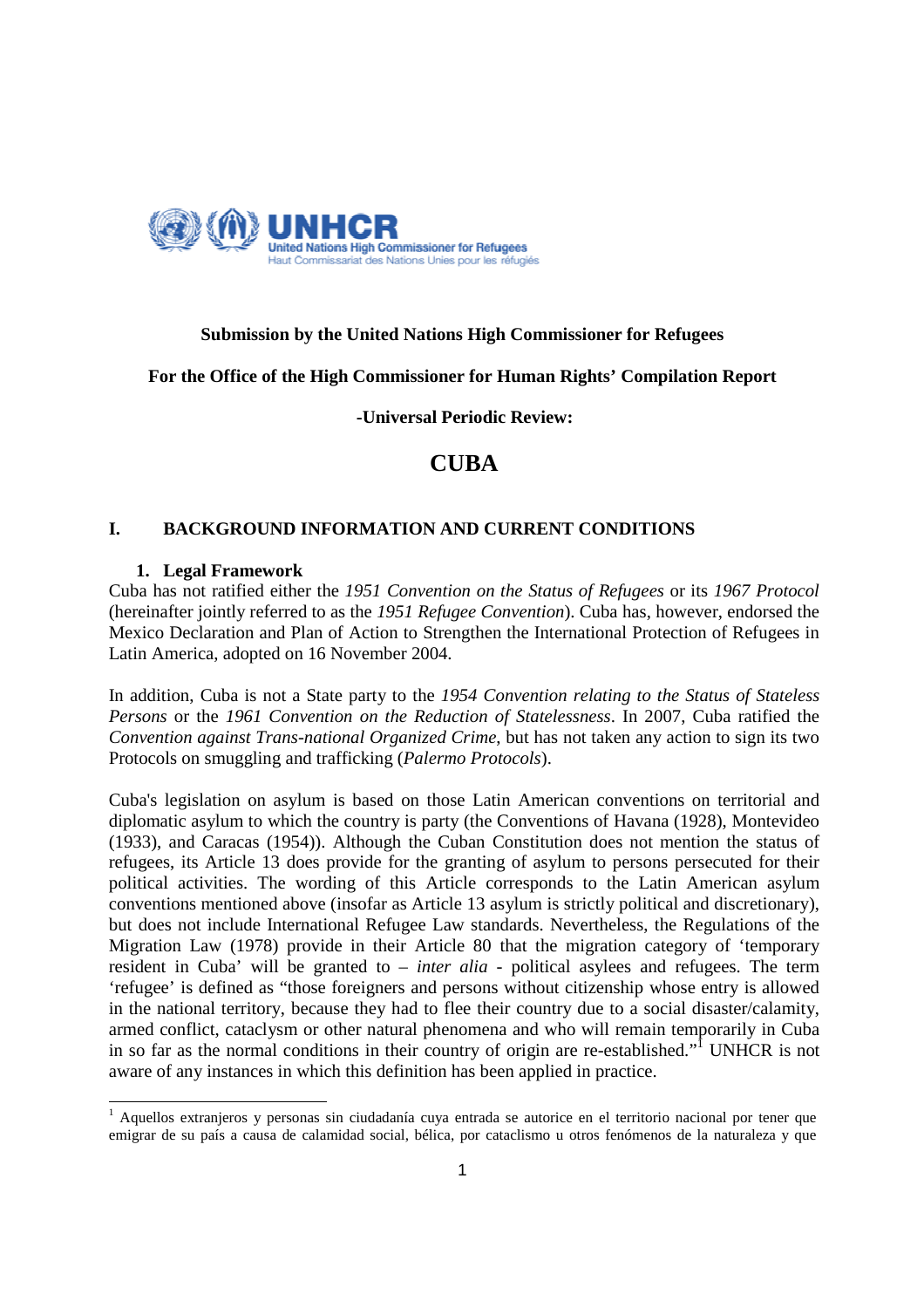Neither refugee legislation nor any kind of national refugee status determination mechanism currently exists in Cuba. UNHCR mandate recognition is therefore the only avenue by which persons can access international protection in Cuba. Cuba observes the *non-refoulement* principle and offers "*de facto*" temporary protection to refugees recognized under UNHCR mandate, until such time as they are resettled to a third country.

### **2. Population of concern**

Cuba's refugee population lives in an urban context. The number of asylum-seekers arriving in Cuba and seeking UNHCR protection is relatively low. Between 2008 and 2011, a total of 62 persons requested refugee status under mandate of whom 33 persons were recognized as refugees. As of 17 September 2012, there are 64 refugees recognized under mandate. There are also 9 asylum-seekers whose refugee claims are pending.

Cuba hosts another 360 refugees who are students on Governmental scholarships – mainly from the Tindouf refugee camps of Algeria. These persons are considered to be temporary residents by Cuban authorities until their studies are completed at the secondary vocational or tertiary levels, at which point they are expected to return to the refugee camps of Tindouf.

Of particular interest in 2012 was the arrival of Syrian asylum-seekers to Cuba, whose cases were assessed by UNHCR on an emergency basis in order to prevent their *refoulement*. Following UNHCR's intervention, the Cuban authorities have allowed Syrian asylum-seekers to remain in Cuba while their asylum claims are processed by UNHCR. In this context, UNHCR notes the imposition by the Cuban Government of tight timeframes for the completion of the refugee status determination process. Specifically, the process must be completed within 60 days of the applicant's arrival in Cuba, irrespective of the date of his/her application to UNHCR for international protection. The Cuban Government's position is that, upon the expiration of the 60 days' timeframe, only persons recognized as refugees by UNHCR will be allowed to remain in Cuba. It is important to note, though, that in the special case of the Syrian refugees, UNHCR has been given a 6 month deadline to resettle those persons found to be refugees (27 cases/50 individuals).

# **II. ACHIEVEMENTS AND POSITIVE DEVELOPMENTS**

# **Access to Health and Education**

1

Even though refugees do not have a regularized migration status during their stay in Cuba, they have access to health and education, as well as to other rights, including *inter alia* access to courts, police protection (in case of need), freedom of religion, and de facto freedom of movement. Through UNHCR, refugees also receive housing and small subsistence allowances.

permanecerán temporalmente en Cuba en tanto se restablezcan las condiciones normales en su país de origen. Decreto No 26, Reglamento de la Ley de Migración (1978) / ARTICULO 80. – "Se clasifican como Residentes<br>Temporales, los asilados políticos y los refugiados."; Accesible at Temporales, los asilados políticos y los refugiados."; Accesible at http://www.cubalegalinfo.com/migracion/reglamento-ley-de-migracion/reglamento-de-la-ley-de-migracion-cuba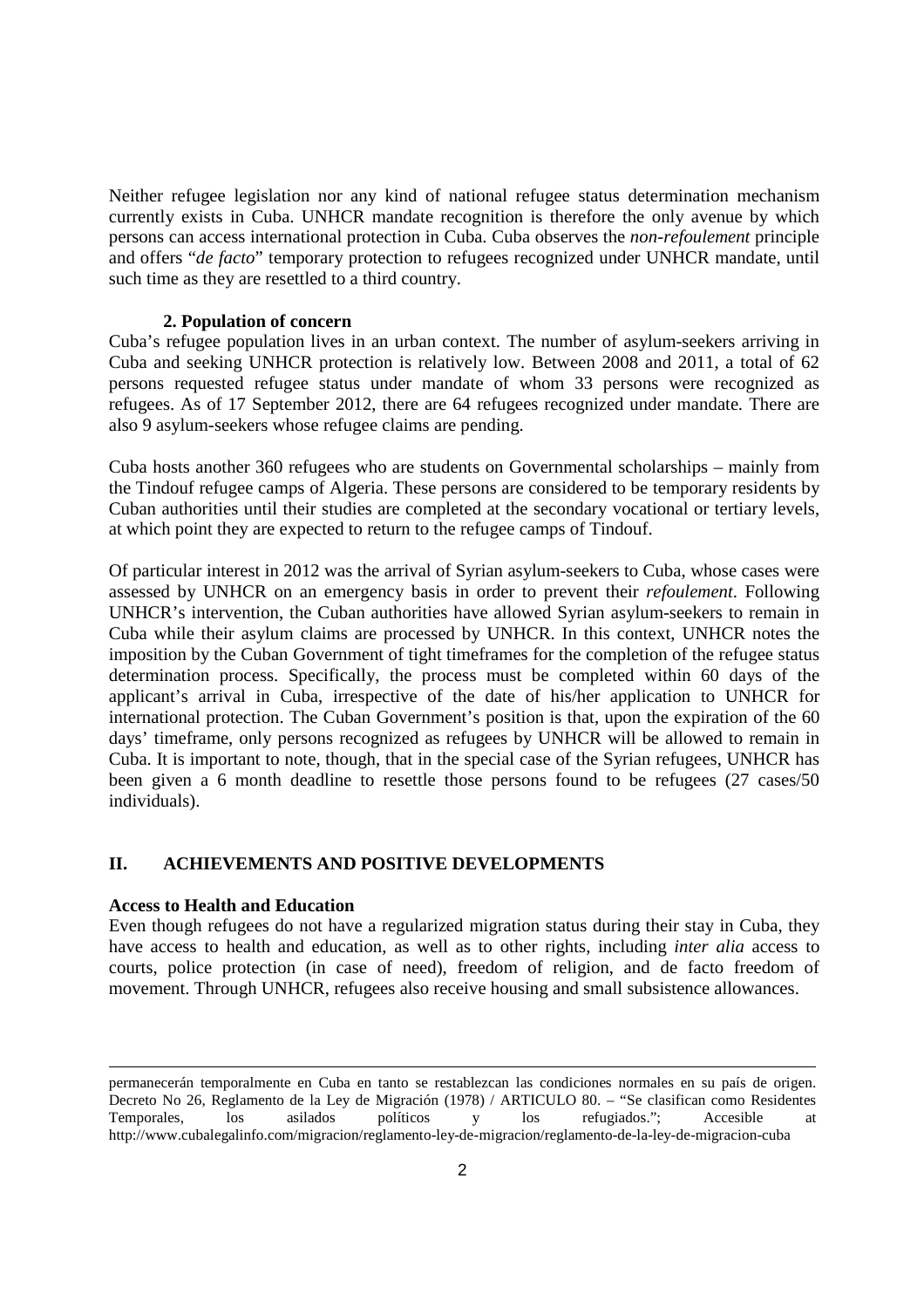### **III. CHALLENGES AND RECOMMENDATIONS**

#### **Issue 1: Accession to International Refugee Law Instruments**

Cuba is not a State party to the *1951 Refugee Convention*; UNHCR's mandate recognition is currently the only way persons can obtain international protection in Cuba. Accession to the 1951 Refugee Convention and establishment of a national legal framework would provide a clearer basis for the Government of Cuba to provide refugees with international protection. UNHCR believes that it is necessary to broaden the base of State support for the international refugee instruments, ensuring that the protection provided to refugees is more universal in scope and the burdens and responsibilities of governments are equitably distributed and consistently applied. In this context, UNHCR welcomes the recommendations made by three UN Treaty Bodies, the Committee against Torture<sup>2</sup>, the Committee on the Rights of the Child<sup>3</sup> and the Committee on the Elimination of Racial Discrimination 4 encouraging Cuba to ratify the 1951 Convention.

Recommendation: UNHCR recommends that Cuba accede to the *1951 Convention on the Status of Refugees*. UNHCR wishes to reaffirm its commitment to assisting the Government of Cuba in its accession to such instruments as well as their effective implementation in the country.

#### **Issue 2: Full Compliance with the Non-***Refoulement* **Principle**

Cuba's ratification of the *Convention Against Torture* (CAT) expresses the State's commitment not to expel, return, or extradite any person at risk of torture (*non-refoulement* principle), as required by CAT's Article 3. Nevertheless, despite Recommendation No 2 formulated during Cuba's 2009 Universal Periodic Review and accepted by the Government of Cuba,<sup>5</sup> UNHCR is not aware of the existence of any legal or administrative rules or procedures in Cuba to facilitate: (a) the identification of non-citizens eventually at risk of torture in another country; (b) the assessment and determination of individual claims to be at risk if returned to a third country; (c) the implementation of the prohibition against sending any person to a country where s/he could be at risk of torture; or (d) the establishment of mechanisms by or under which the State could offer protection to individuals in this situation (such as, for example, the provision of migration status). Indeed, as the Committee on the Elimination of Racial Discrimination noted in its 2011 Conclusions, Article 215 of the Cuban Criminal Code provides that illegal entry into Cuban territory is a criminal offence, and requires border control personnel to 'return all persons who attempt to enter the country without satisfying immigration requirements'.

Recommendation: UNHCR recommends that Cuba establish legal and administrative rules or procedures to protect non-citizens, including migrants, at risk of persecution and/or torture in

<sup>&</sup>lt;sup>2</sup> UN Committee against torture (CAT), Concluding Observations of the Committee against Torture: Cuba, 23 May 2012, CAT/C/CUB/CO/2, para. 9, available at: http://www2.ohchr.org/english/bodies/cat/cats48.htm

<sup>&</sup>lt;sup>3</sup> UN Committee on the Rights of the Child (CRC), *Concluding Observations of the Committee on the Rights of the Child: Cuba,* 20 June 2011, CRC/C/CUB/CO/2. para 58, available at:

http://www2.ohchr.org/english/bodies/crc/crcs57.htm. 4 UN Committee on the Elimination of Racial Discrimination (CERD), *Concluding Observations of the Committee on the Elimination of Racial Discrimination: Cuba*, 10 May 2011, CERD/C/CUB/CO/14 - 18, para 19, available at:

http://www2.ohchr.org/english/bodies/cerd/docs/co/Cuba\_AUV\_sp.pdf.<br>
S Becommondation No. 2. Continue its estien to elign to strengthen a Recommendation No. 2- Continue its action to align, to strengthen and to make compatible national legislation with its international obligations in accordance with the treaties to which it is a party.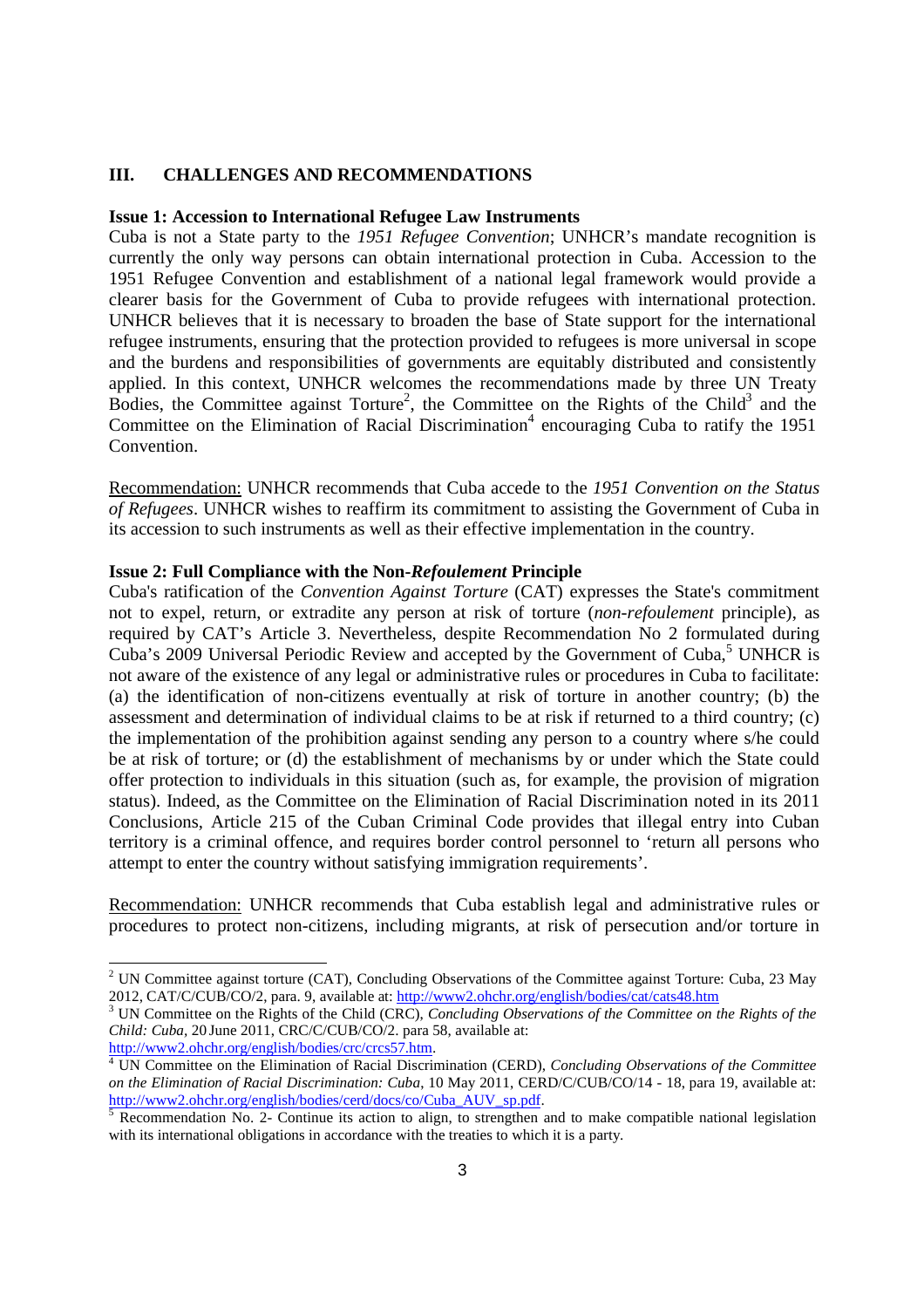their country of origin, and urges Cuba to fully respect the principle of *non-refoulement*. UNHCR hopes to enhance its collaboration with the Cuban authorities in the identification of persons at risk of *refoulement*, and stands ready to assist in the implementation of measures to avoid *refoulement*.

#### **Issue 3: Establishment of an Identification and Referral Mechanism**

Since 2008, no case of detention of asylum-seekers has been reported in Cuba; when in the past asylum-seekers were detained, Cuba always allowed UNHCR to access the detention centre(s). However, UNHCR is not aware of the existence of any identification and referral mechanisms giving persons in need the opportunity to seek international protection. No surveys are conducted either at Cuba's airports or in migration detention centres. As such, it is possible that persons in need of international protection may be detained and even expelled without having had the opportunity to seek international protection.

Additionally, UNHCR is not aware of any Governmental measures to identify and protect victims of trafficking, particularly those who may face security risks if returned to their countries of origin or last habitual residence. It is important to highlight that some victims of trafficking and smuggled persons may be in need of international protection as refugees. UNHCR therefore encourages Cuba to take measures to ensure such persons are informed of their right to seek asylum, and draws Cuba's attention to UNHCR's *Guidelines on International Protection No. 7: The application of Article 1A(2) of the 1951 Convention*…*to victims of trafficking and persons at risk of being trafficked*. 6

Recommendation: UNHCR recommends that Cuba establish official identification and referral mechanisms for persons in need of international protection. UNHCR stands ready to assist the Government in establishing such mechanisms.

### **Issue 4: Local Integration of Refugees**

As at 17 September 2012, there are 64 refugees recognized under UNHCR mandate lacking legal status in Cuba. In addition, there are 360 refugee students in the country (358 from Western Sahara, 1 from Palestine, and 1 from Colombia), who were invited by the Government to complete their education in Cuba on scholarships funded by the Government. These students are considered foreign temporary residents, and are therefore provided with identity documents (*carné de identidad del extranjero*) that grant them an adequate level of protection. Under current Government policy and practice, local integration is not an option for refugees in Cuba.

Recommendation: Recalling the recommendation made by the Committee on the Elimination of Racial Discrimination in  $2011$ ,<sup>7</sup> in which it called on Cuba to 'adopt the legislative and administrative measures necessary to guarantee protection for refugees [and] asylum-seekers',

<sup>&</sup>lt;sup>6</sup> UNHCR, Guidelines on International Protection No. 7: The application of article 1A(2) of the 1951 Convention and/or 1967 Protocol relating to the Status of Refugees to victims of trafficking and persons at risk of being trafficked, 7 April 2006, HCR/GIP/06/07, available at

http://www.unhcr.org/cgi-bin/texis/vtx/refworld/rwmain?docid=443679fa4&page=search.

<sup>7</sup> Committee on the Elimination of Racial Discrimination (CERD), *Concluding Observations of the Committee on the Elimination of Racial Discrimination: Cuba*, 8 April 2011, CERD/C/CUB/CO/14-18, para 19 (expressing concern about 'the lack of an enabling legal framework for the local integration of persons present in Cuban territory who require international protection'), available at http://www2.ohchr.org/english/bodies/cerd/cerds78.htm.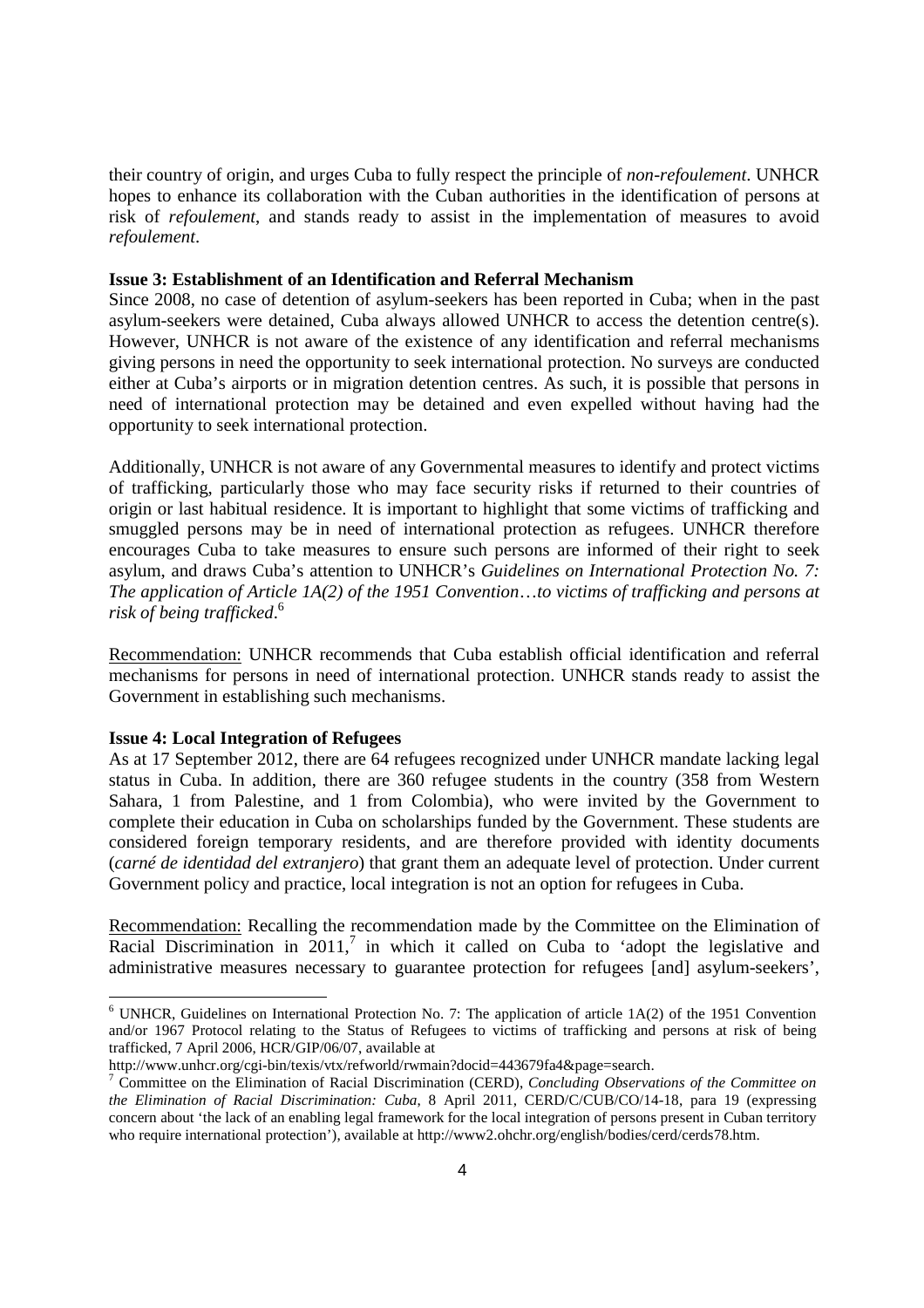UNHCR encourages Cuba to make all necessary arrangements to accord refugees similar treatment to that which is granted to alien permanent residents in the country. This is both practicable and important, keeping in mind the very low number of UNHCR mandate refugees and the long average period – about two years – they spend in Cuba prior to being resettled (resettlement being the only durable solution available $\delta$ ). In this connection, the Government of Cuba may wish to consider allowing refugees to work on a self-employed basis.

#### **Issue 5: Refugees' Migration Status and Documentation**

Currently, Cuba does not grant mandate refugees any migration status or assistance. As the Committee Against Torture noted in its 2012 Concluding Observations, refugees 'are unable to obtain a work permit and have no access to housing and other public services', although, as noted above, they are provided with free health services and education.<sup>9</sup> UNHCR considers that conferring refugees the migration status of 'temporary resident' as set forth in the national legislation on migration will contribute to addressing this gap,<sup>10</sup> as this status would automatically grant refugees the right to work, and would facilitate UNHCR's efforts to ensure that refugees have access to other opportunities, including subsidized food and shelter or accommodation alternatives paid in national currency, on the same terms and conditions as other foreigners registered as permanent residents in Cuba.

Recommendation: UNHCR recommends that Cuba consider granting mandate refugees, during the period of their stay in Cuba, the migration status of 'temporary residents,' and providing them with documentation pursuant to the sub-classification of refugees set forth in the national legislation on migration.

#### **Issue 6: Accession to the Statelessness Conventions**

-

Stateless persons who satisfy the refugee definition contained in the *1951 Refugee Convention* are afforded the international protection associated with that status. However, the international refugee protection regime does not specifically address the rights of non-refugee stateless persons. In many countries, stateless persons and the children of stateless persons are often subject to discrimination. The *1954 Convention* is an important instrument that ensures nondiscrimination in the enjoyment and exercise by stateless persons of their human rights.

Furthermore, the *1961 Convention on the Reduction of Statelessness* establishes an international framework to ensure the right of every person to a nationality by establishing safeguards to prevent statelessness at birth and later in life. This treaty is therefore complementary to standards contained in other human rights treaties. An increase in the number of State parties to the two Statelessness Conventions is essential to strengthening international efforts to prevent and reduce statelessness and ensuring full enjoyment of a number of these rights.

<sup>8</sup> *See* Committee Against Torture (CAT), *Concluding Observations of the Committee Against Torture: Cuba*, 25 June 2012, CAT/C/CUB/CO/2, para 9, available at http://www2.ohchr.org/english/bodies/cat/cats48.htm.

<sup>9</sup> Committee Against Torture (CAT), *Concluding Observations of the Committee Against Torture: Cuba*, 25 June 2012, CAT/C/CUB/CO/2, para 9, available at http://www2.ohchr.org/english/bodies/cat/cats48.htm.

<sup>10</sup> Art 80 of the Decreto No 26, Reglamento de la Ley de Migración (1978) on its last paragraph says that "During their stay in the national territory, political asylees and refugees may undertake paid jobs." ("Durante su estancia en el territorio nacional, los asilados políticos y refugiados podrán desempeñar labores remuneradas.")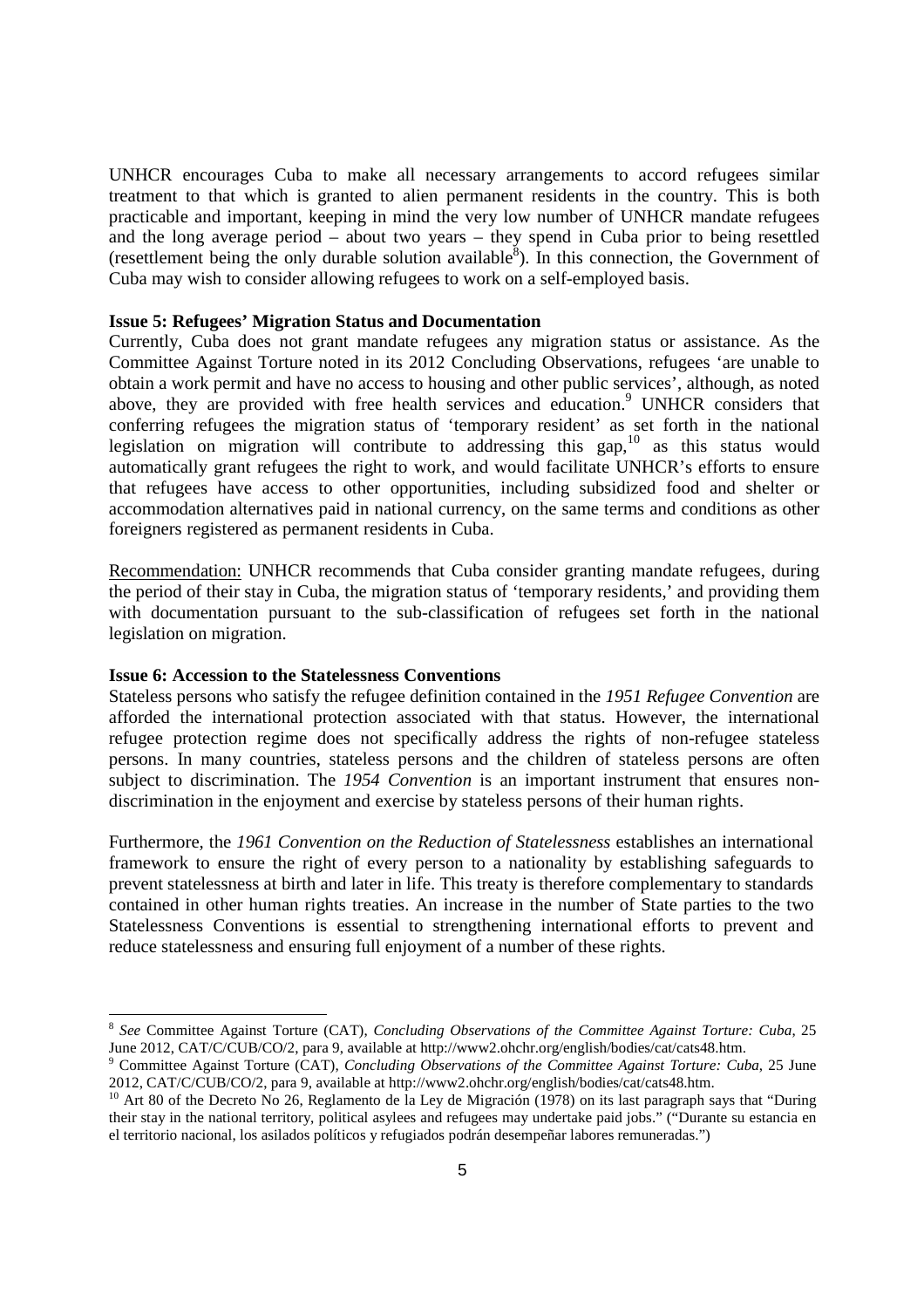In this context, UNHCR welcomes the concluding observations of the Committee on the Elimination of Racial Discrimination and the Committee against Torture on Cuba, which recommended the Government to accede to the *1954 Convention relating to the Status of Stateless Persons* and to the *1961 Convention on the Reduction of Statelessness.*<sup>11</sup>

UNHCR reaffirms its commitment to provide technical support in any process contributing to avoid situations of statelessness.

Recommendation: UNHCR recommends that Cuba follow those Treaty Bodies´ Concluding Observations, which recommended<sup>12</sup> its accession to the *1954 Convention relating to the Status of Stateless Persons* and the *1961 Convention on the Reduction of Statelessness.* The Government of Cuba should also be encouraged to consider amending national legislation with a view to granting Cuban nationality to children born of Cuban nationals, when such children would otherwise be stateless. UNHCR is ready to support efforts made by the Government of Cuba in this direction.

**Human Rights Liaison Unit Division of International Protection UNHCR October 2012** 

1

<sup>&</sup>lt;sup>11</sup> See further the UN Committee on the Elimination of Racial Discrimination (CERD), *Concluding Observations of the Committee on the Elimination of Racial Discrimination: Cuba*, 10 May 2011, CERD/C/CUB/CO/14 - 18, para 19, available at: http://www2.ohchr.org/english/bodies/cerd/docs/co/Cuba\_AUV\_sp.pdf. and UN Committee on the Rights of the Child (CRC), *Concluding Observations of the Committee on the Rights of the Child: Cuba,* 20 June 2011, CRC/C/CUB/CO/2. para 31, available at: http://www2.ohchr.org/english/bodies/crc/crcs57.htm

<sup>&</sup>lt;sup>12</sup> As recommended also by the UN Committee on the Elimination of Racial Discrimination (CERD), *Concluding Observations of the Committee on the Elimination of Racial Discrimination: Cuba*, 10 May 2011, CERD/C/CUB/CO/14 - 18, para 19, available at:

http://www2.ohchr.org/english/bodies/cerd/docs/co/Cuba\_AUV\_sp.pdf. and UN Committee on the Rights of the Child (CRC), *Concluding Observations of the Committee on the Rights of the Child: Cuba,* 20 June 2011, CRC/C/CUB/CO/2. para 31, available at: http://www2.ohchr.org/english/bodies/crc/crcs57.htm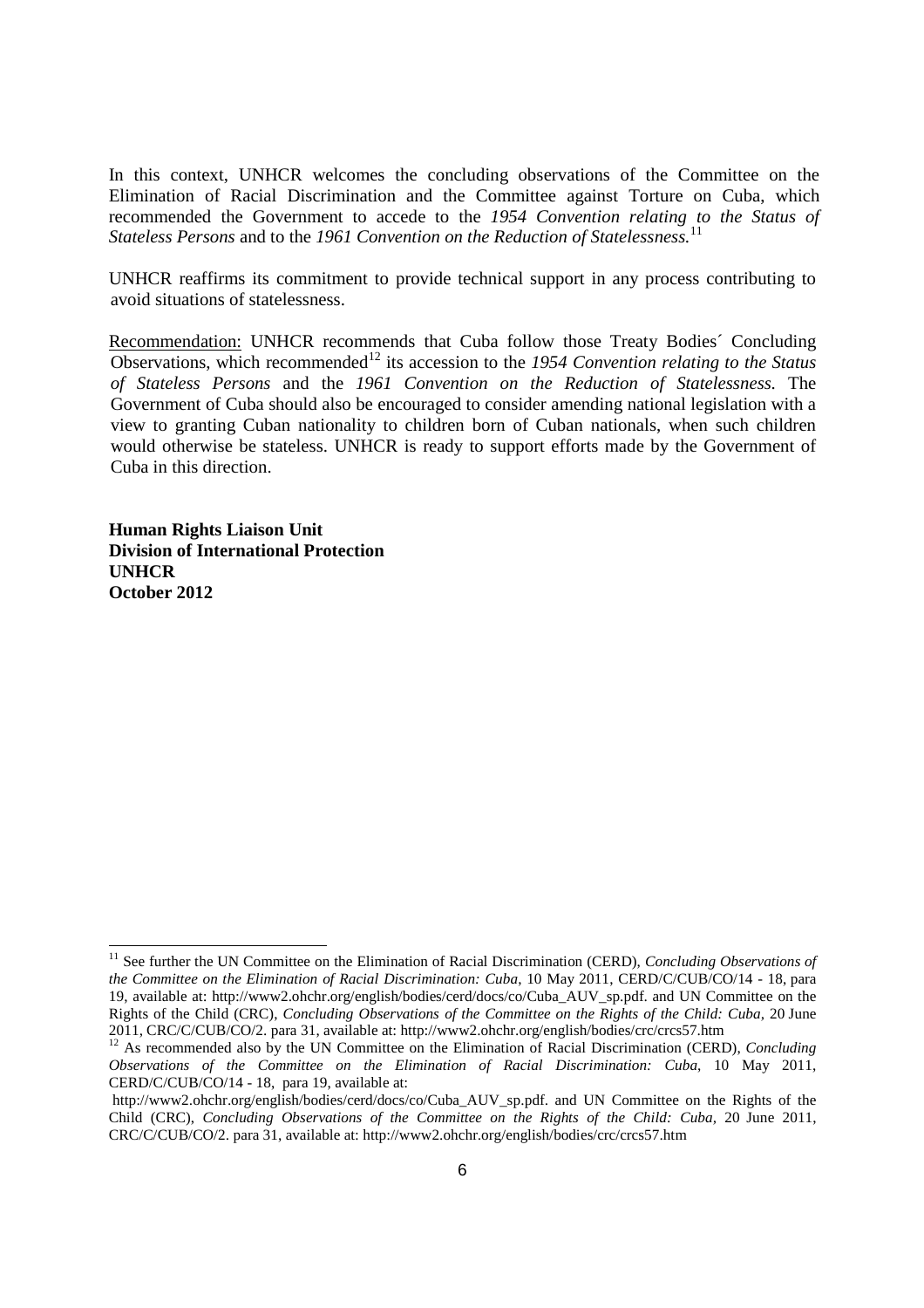# **Annex**

# **Excerpts of Concluding Observations and Recommendations from UN Treaty Bodies - Universal Periodic Review:**

# **CUBA**

We would like to bring your attention to the following excerpts from UN Treaty Monitoring Bodies' Concluding Observations and Recommendations relating to issues of interest and persons of concern to UNHCR with regards to Cuba.

# **CAT/C/CUB/CO/2 COMMITTEE AGAINST TORTURE, 48th session 25 June 2012**

#### **Non-refoulement and access to a fair and expeditious asylum procedure**

9. The Committee is concerned about the lack of an appropriate legal framework for the protection of refugees, asylum seekers, and stateless persons. While noting the information provided by the State party to the effect that persons identified as refugees by the Office of the United Nations High Commissioner for Refugees are permitted to remain in the country while their resettlement is arranged, the Committee is concerned that this de facto temporary protection does not include recognition of refugee status on the part of the Cuban authorities. It also notes with concern that, although refugees and asylum seekers have access to free health services and education, they are unable to obtain a work permit and have no access to housing and other public services. The Committee is concerned that, since there is no prospect of local integration, resettlement in a third country is the only permanent solution possible for refugees in Cuba. The State party should also ensure that all cases of forced deportation are carried out in a manner consistent with the provisions of the Convention. The Committee expresses its concern about the lack of information provided on the circumstances in which the repatriation of illegal Haitian immigrants takes place. It also regrets the lack of information about any existing migration management mechanisms that facilitate the identification of persons requiring international protection (arts. 2, 3, 11 and 16).

### **The Committee recommends that the State party should:**

**(a) Adopt the legislative measures necessary to ensure the protection of refugees, asylum seekers, and stateless persons. To this end, it urges the State party to consider ratifying the Convention relating to the Status of Refugees and the Protocol relating to the Status of Refugees, as well as the Convention relating to the Status of Stateless Persons and the Convention on the Reduction of Statelessness;** 

**(b) Establish mechanisms for the identification and referral of refugees and other persons who have specific requirements in the context of mixed migration flows, so that their protection needs can be met;** 

**(c) Facilitate the process of local integration of refugees in Cuban territory, working in association with the Office of the United Nations High Commissioner for Refugees;**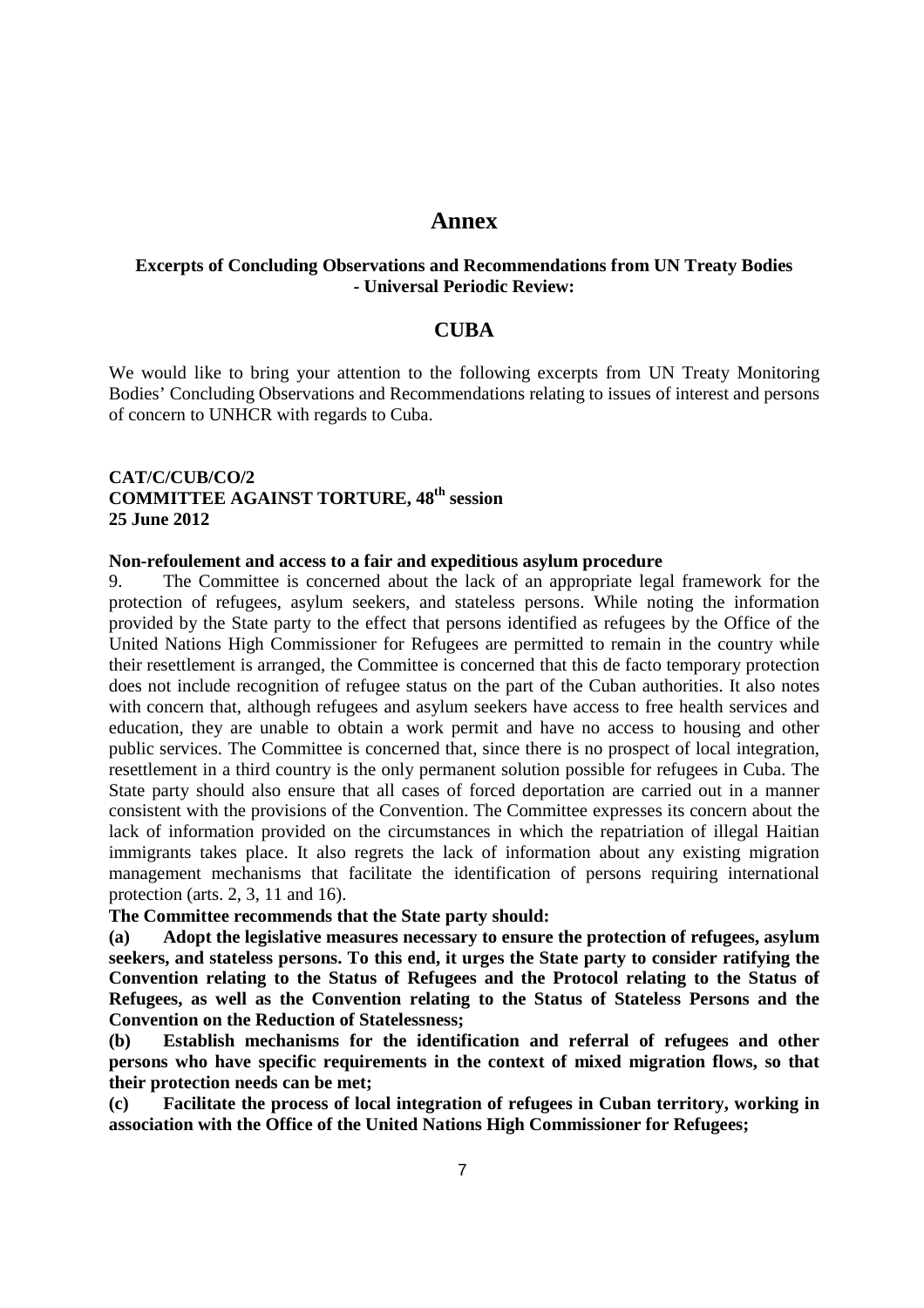### **(d) Amend the current legislation governing migration (Act No. 1312 on Migration and Act No. 1313 on the Status of Foreigners, both of 1976).**

# **Prolonged pretrial detention, detention for offences against State security and releases on extra-penitentiary leave**

11. The Committee notes the delegation's clarification that the Cuban legal system does not allow for the use of incommunicado detention. However, the Committee remains concerned about NGO reports that recount situations of protracted pretrial detention and indefinite detention, in application of article 107 of the Criminal Procedure Act, which appear to affect persons deprived of their liberty especially for political reasons. The Committee regrets the lack of information provided on the number and status of detainees accused of offences against State security, pursuant to article 243 of the Criminal Procedure Act. Lastly, the Committee is concerned about the ambiguous legal situation of prisoners released on extra-penitentiary leave and about information received concerning arbitrary restrictions on their personal freedom and freedom of movement. The Committee expresses particular concern about the situation of José Daniel Ferrer and Oscar Elías Biscet (arts. 2, 11 and 16).

**The State party should take all necessary measures to:** 

**(a) (…)** 

**(d) Ensure respect for the personal liberties and freedom of movement of persons released on extra-penitentiary leave, including their right to return to Cuba.** 

# **CRC/C/CUB/CO/2 COMMITTEE ON THE RIGHTS OF THE CHILD, 57th session 3 August 2011**

### **Name and nationality**

30. The Committee is concerned that children born abroad to Cuban parents who are outside the categories to transmit nationality, as provided for in article 29 of the Constitution of the State party, are at risk of being left in a stateless situation.

**31. The Committee recommends that the State party take the necessary measures to ensure the right of the child to a nationality, including by reviewing and amending the national legislation in order to provide safeguards against statelessness. The Committee also reiterates the recommendation made by the Committee on the Elimination of Racial Discrimination (CERD/C/CUB/CO/14-18, para. 19) to ratify the 1954 Convention relating to the Status of Stateless Persons and the 1961 Convention on the Reduction of Statelessness.** 

**Follow-up to the United Nations Study on violence against children** 

**38. The Committee encourages the State party to:** 

**(a) Prioritize the elimination of all forms of violence against children, including by ensuring implementation of the recommendations of the United Nations Study on violence against children, paying particular attention to gender;**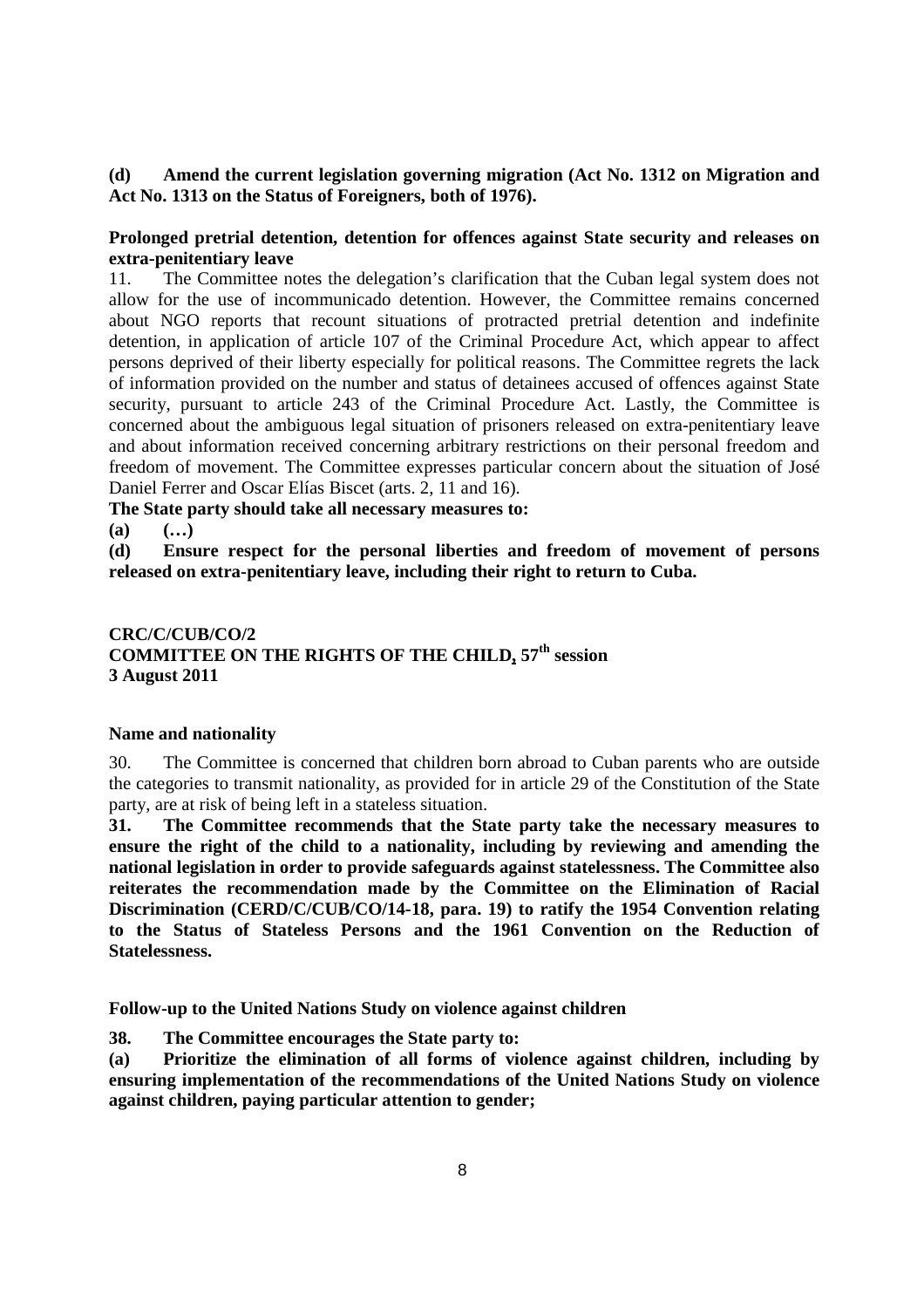**(b) Provide information concerning the implementation by the State party of the recommendations of the study in its next periodic report, particularly those highlighted by the Special Representative of the Secretary General on violence against children, namely:** 

**(i) The development of a national comprehensive strategy to prevent and address all forms of violence against children;** 

**(ii) The introduction of an explicit national legal ban on all forms of violence against children in all settings; and** 

**(iii) The consolidation of a national system of data collection, analysis and dissemination, and a research agenda on violence against children.** 

**(c) Cooperate with and seek technical assistance from the Special Representative of the Secretary General on violence against children, UNICEF, OHCHR, World Health Organization (WHO) and other relevant agencies, inter alia, ILO, UNESCO, UNHCR, United Nations Office on Drugs and Crime (UNODC), as well as NGO partners.** 

**58. The Committee recommends that the State party ratify the Convention relating to the Status of Refugees (1951) and its Protocol (1967).** 

# **CERD/C/CUB/CO/14-18 COMMITTEE ON THE ELIMINATION OF RACIAL DISCRIMINATION, 78th session 8 April 2011**

16. The Committee takes note of the information provided by the delegation on measures adopted by the State party to combat trafficking in human beings, particularly trafficking in women and children for the purpose of sexual exploitation, but regrets the lack of information on the scale of the domestic trafficking problem and its incidence among the population of African descent (art. 5, subpara. (b)).

**The Committee requests that the State party include in its next periodic report detailed information, disaggregated by sex, age, ethnic group and nationality of the victims, on the number of investigations, convictions and sentences handed down in cases of trafficking in human beings for purposes of sexual or labour exploitation.** 

17. The Committee takes note of information provided by the delegation which indicates that the Cuban authorities are close to concluding their study of the Protocol to Prevent, Suppress and Punish Trafficking in Persons, Especially Women and Children, supplementing the United Nations Convention against Transnational Organized Crime (the Palermo Protocol) (art. 5, subpara. (b)).

# **The Committee encourages the State party to accelerate its ratification procedures in respect of the Palermo Protocol.**

18. The Committee takes note of the information provided by the delegation on current initiatives to amend the legislation governing migration (Act No. 1312 on Migration and Act No. 1313 on the Status of Foreigners, both of 1976) and the 1948 Citizenship Act. It regrets, however, the fact that very little official information is available on irregular immigration in the period under consideration and, in particular, arrivals of Haitian boat people and their subsequent